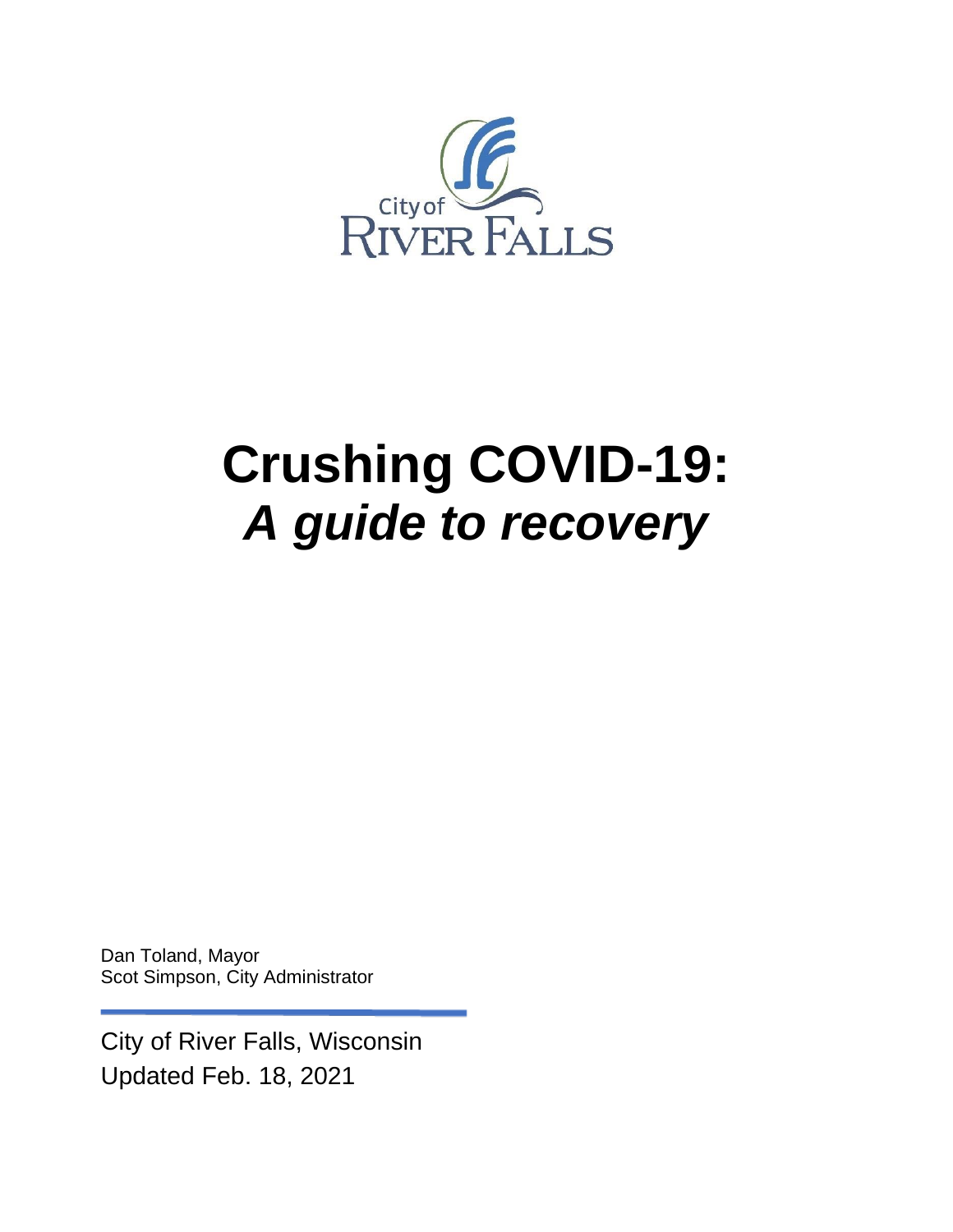#### **I. Summary**

Implementation of the City of River Falls "Crushing COVID-19: A guide to recovery" will follow guidance and direction from the State of Wisconsin, public health officials, and City leadership throughout its response and recovery to the COVID-19 pandemic. During this time, the City will remain focused on five core functions:

- Delivering quality public safety services
- Supporting the local economy and business community
- Connecting the community to resources
- Maintaining infrastructure and providing safe utilities
- Ensuring organizational resilience

The services provided to the community, through staff efforts and allocation of resources, will be guided by these principles:

- Being adaptable in the face of change and uncertainty
- Capitalizing on opportunities for improvement
- Removing barriers
- Applying lessons learned in response
- Aligning, collaborating, and innovating with partners

It is likely that COVID-19-related response and recovery operations will need to be sustained for 6-12 months or longer. City staff will remain focused on core strategic initiatives and community needs while remaining flexible and adaptable to changing circumstances.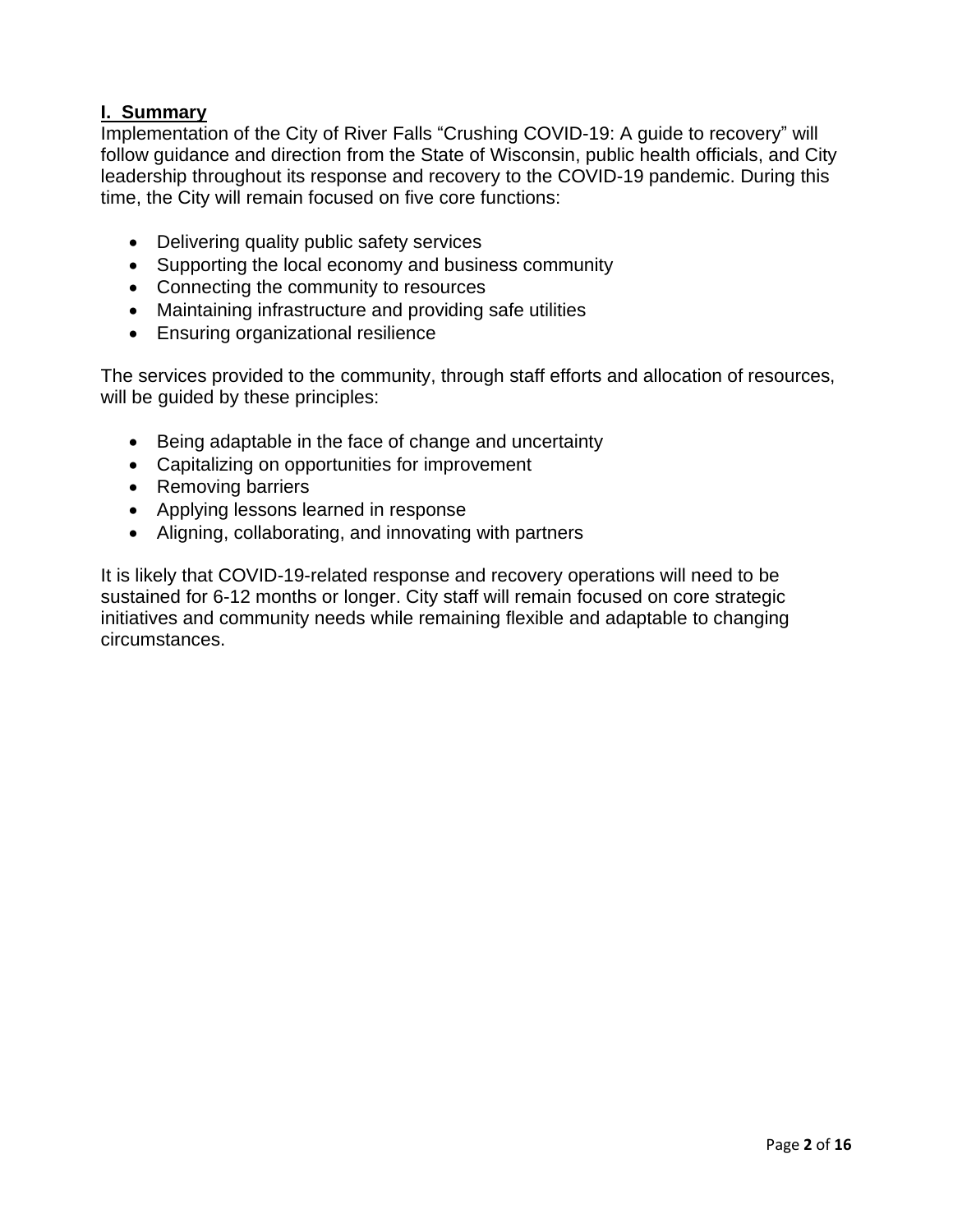#### **II. Introduction**

The National Response Framework, part of the National Strategy for Homeland Security, operates on the premise that large-scale emergencies and response programs are federally supported, state managed, and locally executed. The state manages emergency responses through regulatory mandates, emergency orders, legislative activities, and advisory services. State efforts and programs are often administered through the counties, including, in the case of COVID-19, with county public health officials. The City of River Falls does not maintain its own public health official; instead, the City chooses, via mayoral action, to appoint both the St. Croix and Pierce county health officials to serve in that capacity.

City officials work together to maintain the peace, safety, welfare, and health of both residents and visitors. When it comes to administering, managing, and delivering programs to serve the needs of the community, the City takes the lead.

This plan serves as a set of guidelines to aid staff and local officials in executing the City's COVID-19 response and recovery. This plan is subject to change based on local or statewide circumstances, local health official recommendations, or COVID-19 developments.

This plan does not supersede statewide plans, regulations, policies, or statutes. However, it was developed to serve the best interests of the City of River Falls, with the greatest good in mind. What may be best for Milwaukee or Madison may not be best for the City of River Falls; in fact, it is likely that the situation(s) and related policies and actions occurring just across the border in Minnesota will impact River Falls just as much as what may be occurring elsewhere in Wisconsin.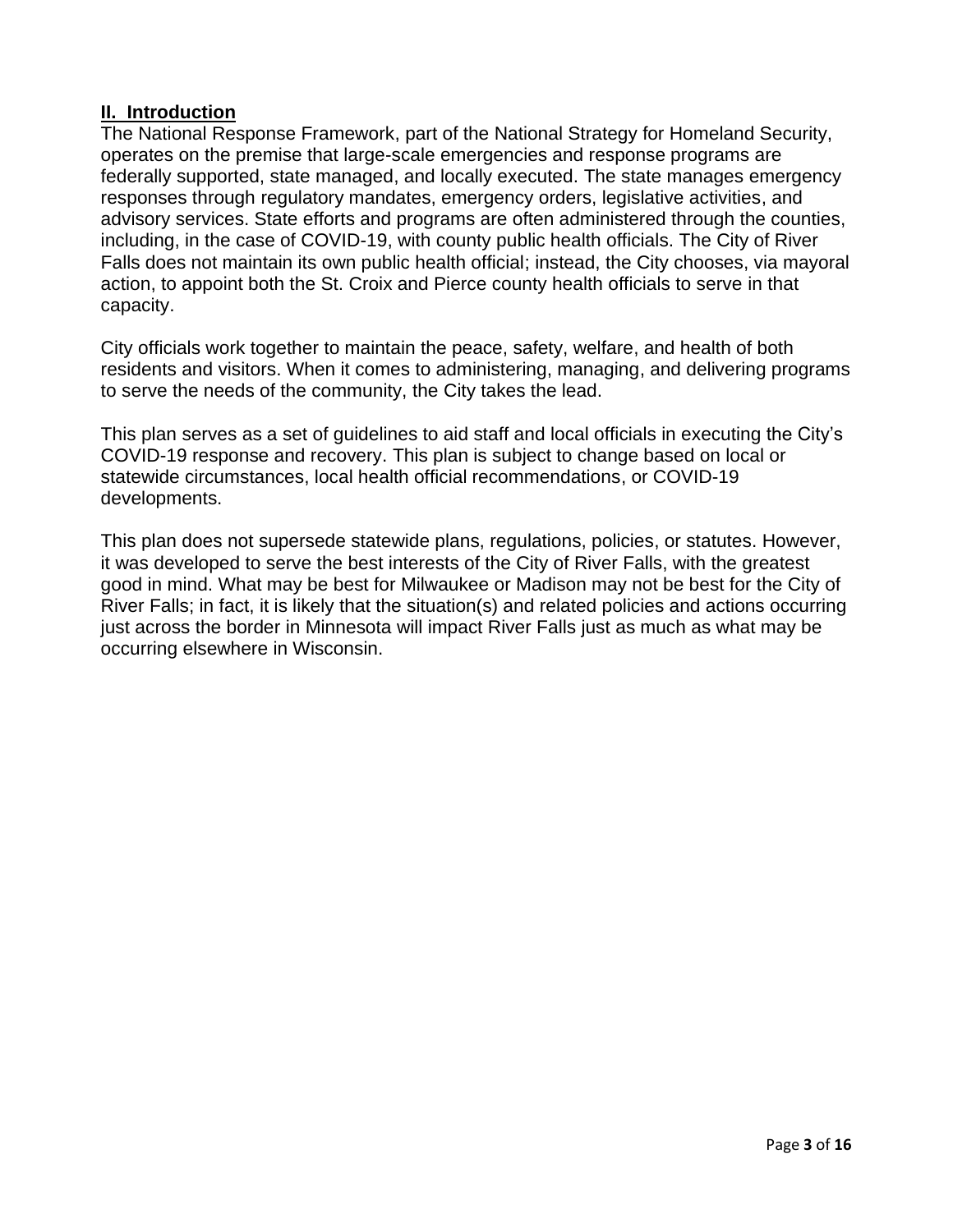#### **III. Background**

The City of River Falls initiated preparedness and response efforts related to COVID-19 on March 10, 2020. A public health emergency was declared for the State of Wisconsin on March 12, 2020, and a local emergency was declared by the City Council for the City of River Falls on March 24, 2020. The Wisconsin Safer at Home order was put into effect by Governor Tony Evers on March 25, 2020, and, on April 24, was extended until May 26, 2020. It was subsequently invalidated by the Wisconsin State Supreme Court on May 13, 2020.

The City of River Falls is empowered to order, by ordinance or resolution, whatever is necessary and expedient for the health, safety, protection, and welfare of persons and property within the City during the emergency<sup>1</sup>. These orders can be issued directly by the Mayor or the Emergency Management Director via proclamation when it is not feasible for the entire governing body to meet<sup>2</sup>. Such orders cannot conflict with state or county authority. To date, such orders by the City have authorized the following:

- Closing City buildings and facilities to regular public access
- Closing all park facilities, sporting courts, playgrounds, and the dog park
- Suspending regular committee and advisory board meetings
- Transitioning City Council meetings to a virtual platform
- Suspending utility disconnects and late fees
- Suspending recreational programming

In addition to these orders, the City of River Falls swiftly implemented an aggressive social distancing plan within City buildings, and an agile remote working and alternative work site/scheduling strategy for City staff. Municipal operations were curtailed to ensure compliance with the "safer at home" expectations and an interim citywide organizational strategy was implemented, which realigned City programs and efforts into five core functional areas:

- Delivering quality public safety services
- Supporting the local economy and the business community
- Connecting the community to resources
- Maintaining infrastructure and providing safe utilities
- Ensuring organizational resilience

<sup>1</sup> Wis. Stats. §323.14 (4) (a)

<sup>2</sup> Wis. Stats. §323.14 (4) (b)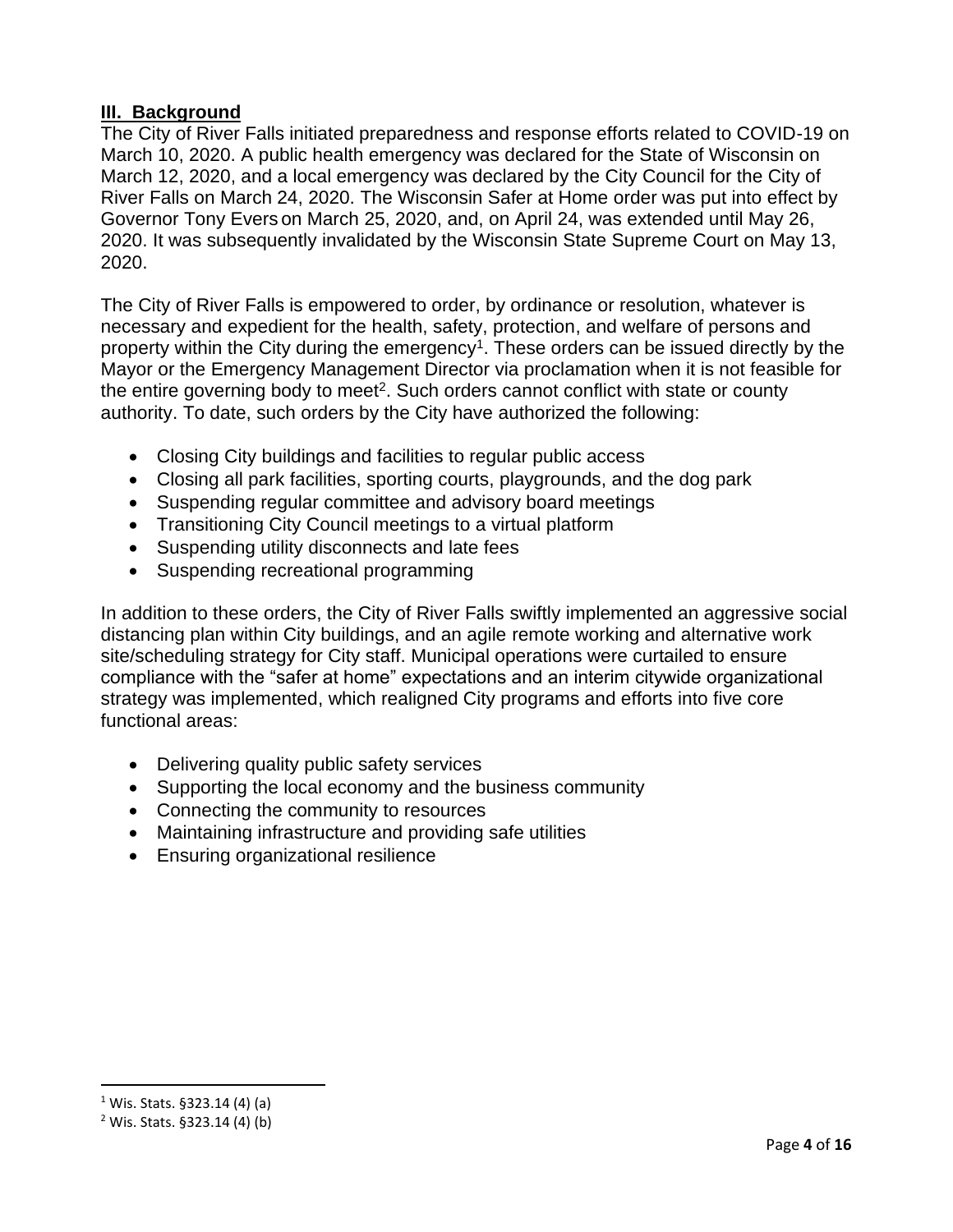#### **IV. Regulatory Framework**

On April 20, 2020, Governor Tony Evers revealed his Badger Bounce Back Plan, outlining the steps and measures necessary to reopen Wisconsin. While the plan was overturned on May 13 by the State Supreme Court, the City intends to incorporate elements of a phased approach and a best-practice business model regarding local facilities and public spaces. The City will also utilize best practice models from the Center for Disease Control (CDC) <sup>3</sup> and Wisconsin Economic Development Corporation (WEDC) 4 to be incorporated into the City's systematically-phased approach to recovery.

On May 15, 2020, Pierce<sup>5</sup> and St. Croix<sup>6</sup> counties issued health advisories in lieu of local orders to residents of their respective jurisdictions. Since the City of River Falls is located in both, staff worked with county officials seeking consistency in their advisories.

Generally, both counties issued the following initial recommendations:

- **Individuals taking preventative measures and following physical distancing guidelines** to control the spread of the disease.
- **Limiting gatherings to under 10 people**

Large gatherings quickly widen the number of individuals in close contact with one another. An infectious individual at even one large gathering could quickly outstrip local capacity to contact trace and quarantine or isolate those impacted.

- **Avoiding non-essential travel outside communities** Travel to other communities, especially those with higher transmission rates, continues to put residents in Pierce and St. Croix counties at risk.
- **Advising local businesses to adopt best practices to safeguard their staff, customers, and the community**

Local businesses support the health of Pierce and St. Croix County families, but without good practices and consistent physical distancing, these businesses can easily become sources of disease transmission. To avoid becoming a source of transmission, businesses must have adequate cleaning, physical distancing, and staff symptom monitoring practices in place.

<sup>3</sup> CDC Guidance for Where You Live, Work, Learn, Pray, and Play available from: [https://www.cdc.gov/coronavirus/2019](https://www.cdc.gov/coronavirus/2019-ncov/community/index.html) [ncov/community/index.html](https://www.cdc.gov/coronavirus/2019-ncov/community/index.html)

<sup>4</sup> WEDC Reopen Guidelines available from:<https://wedc.org/reopen-guidelines/>

<sup>5</sup> Pierce County Public Health Advisory available from: [https://www.co.pierce.wi.us/Public%20Health/PDF/Publications\\_Data/COVID-](https://www.co.pierce.wi.us/Public%20Health/PDF/Publications_Data/COVID-19%20Posts/PH%20Advisory%2051520.pdf)[19%20Posts/PH%20Advisory%2051520.pdf](https://www.co.pierce.wi.us/Public%20Health/PDF/Publications_Data/COVID-19%20Posts/PH%20Advisory%2051520.pdf)

<sup>&</sup>lt;sup>6</sup> St. Croix County Public Health Advisory available from:<https://www.sccwi.gov/951/St-Croix-County-Health-Advisory>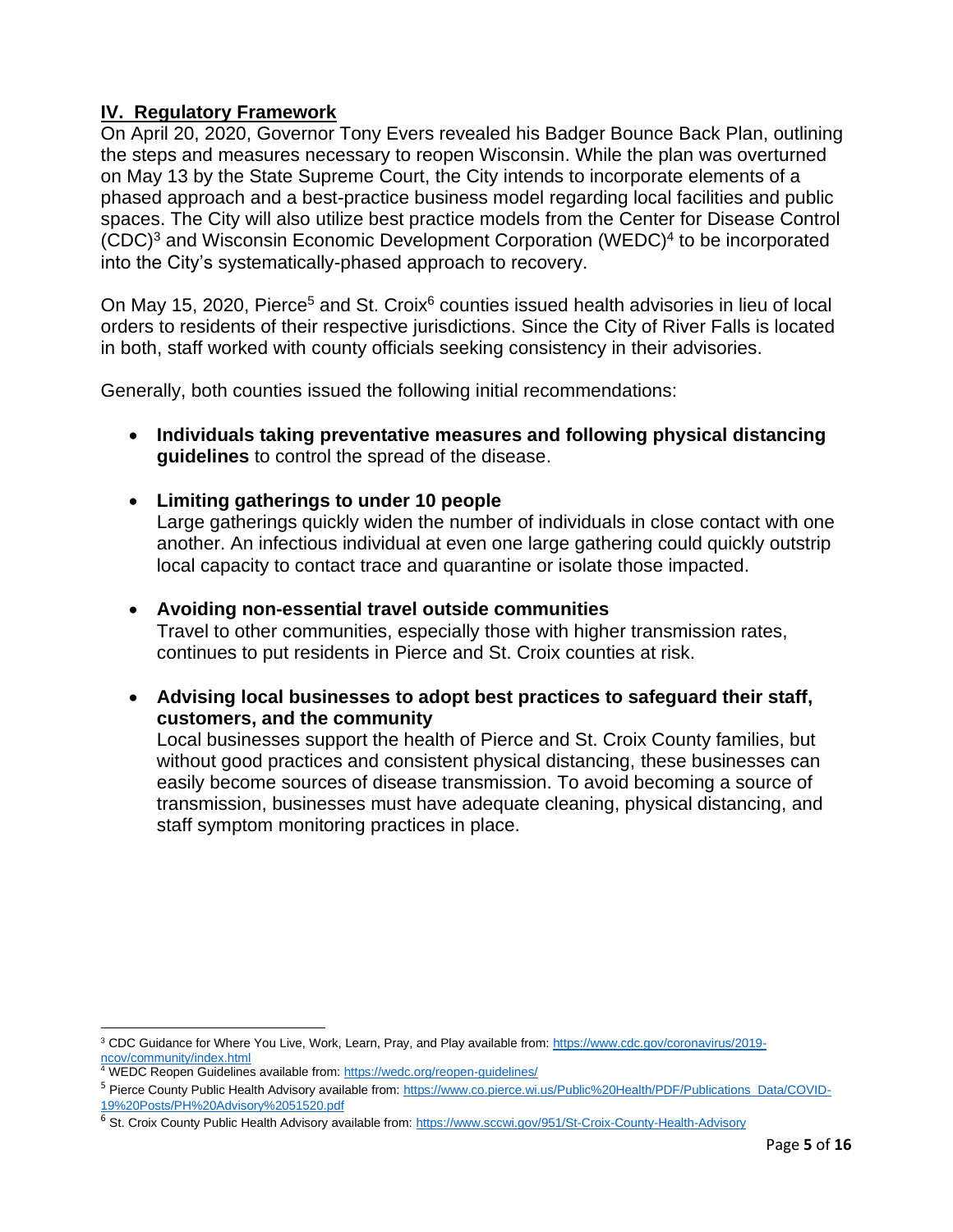#### **V. Local Execution**

The Badger Bounce Back Plan was a statewide plan without an apparent regional focus. As allowed by law, the City of River Falls will consider regional and local circumstances and conditions when implementing its plan. After the state's plan was overturned on May 13, 2020, Pierce and St. Croix Counties issued recommendations on May 15, 2020, to provide guidelines that include limiting the activities that put residents at highest risk.

The City may implement additional measures or restrictions due to local impact(s) as the Mayor deems necessary and approved by the City Council. It may also help provide definition to some areas left unclear by future state orders or where local enforcement is involved.

In addition to its partnership with the counties, staff has also convened regular meetings with senior leadership at the Allina-River Falls Area Hospital and city administrators in New Richmond and Hudson. Staff also regularly attends COVID-19-related meetings held by the League of Wisconsin Municipalities, St. Croix Emergency Management, and the River Falls Area Chamber of Commerce and Tourism Bureau. These discussions as well as feedback from the community will help advise policy makers when considering phasing.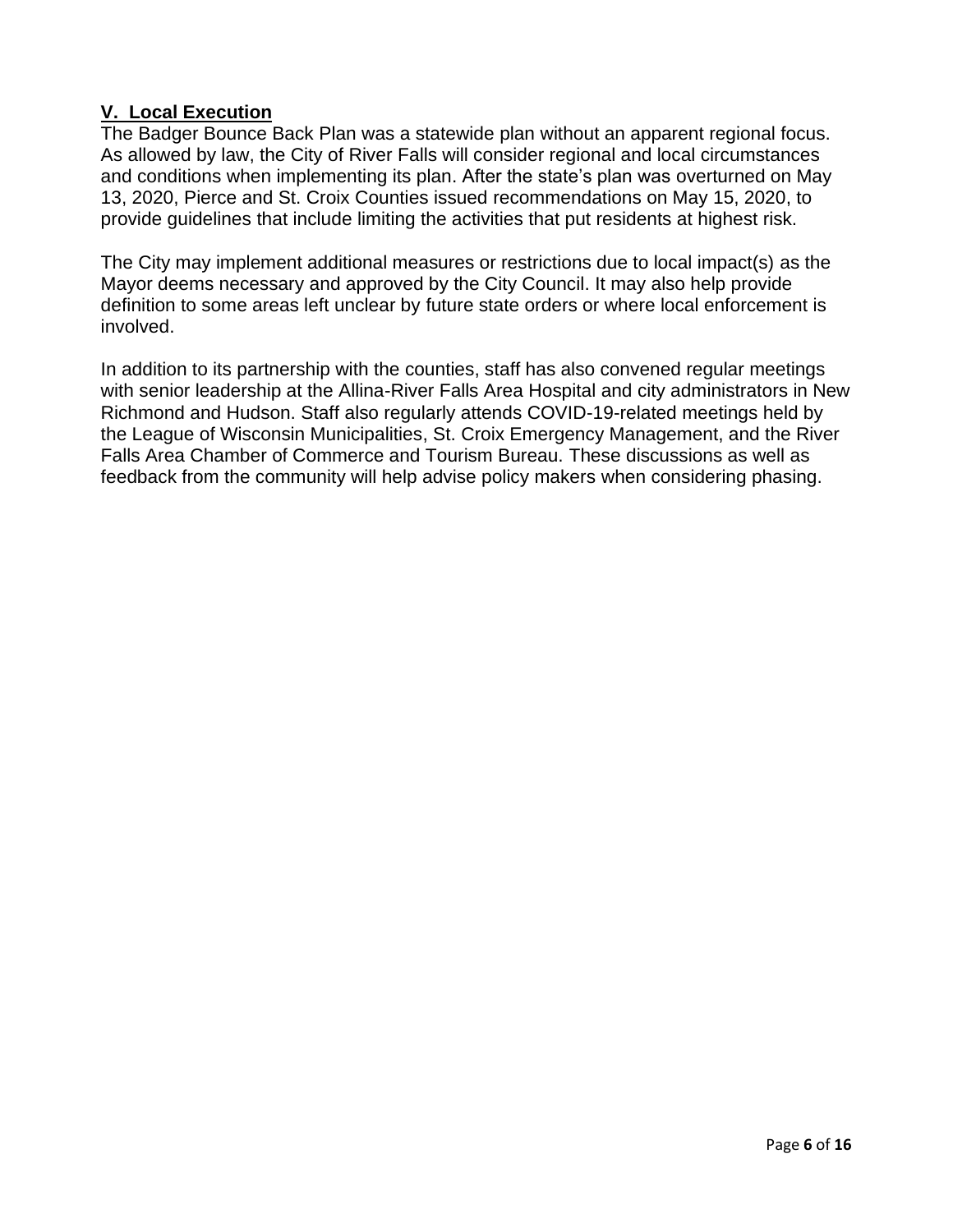#### **VI. Gating Criteria**

Unless the Mayor directs otherwise, the City will transition from phase to phase in a similar fashion as to what was prescribed in the Badger Bounce Back Plan. That plan used gating criteria before moving to the next phase. The statewide gating criteria chart is shown below for illustrative purposes and is utilized as one of the informational sources for determining whether or not to advance to the next phase, remain in a particular phase, or revert to a previous phase. Local and regional situational data are primary sources for making these data-informed decisions as well. The inclusion, or exclusion, of particular data metrics can be amended from time to time, depending on public health input and staff consideration.

It is possible, at the direction of the Mayor, that the City advance to the next phase within this plan even if the state remains at a particular phase of the Badger Bounce Back Plan. The City may stay in a current phase as other portions of the state move forward, or may even return to a previous phase, if local public health is compromised.

| <b>Indicator</b> | <b>Metric</b>                                                                                                                         | <b>Statewide</b> |                 |
|------------------|---------------------------------------------------------------------------------------------------------------------------------------|------------------|-----------------|
| Symptoms         | Downward trajectory of influenza-like illnesses reported within a<br>14-day period                                                    |                  |                 |
| Symptoms         | Downward trajectory of COVID-like syndromic cases reported<br>within a 14-day period.                                                 |                  |                 |
| Cases            | Downward trajectory of positive tests as a percent of total tests<br>within a 14-day period.                                          |                  | <b>Regional</b> |
| Hospitals        | 95% of hospitals affirm that they can treat all patients without<br>crisis standards of care.                                         |                  |                 |
| Hospitals        | 95% of all hospitals affirm that they have arranged for testing for<br>all symptomatic staff                                          |                  |                 |
| Healthcare       | Downward trend of COVID-19 cases among healthcare workers<br>calculated weekly.<br>https://www.dho.wisespoin.gov/covid 10/propers.htm |                  |                 |

#### **A. Statewide**

*<https://www.dhs.wisconsin.gov/covid-19/prepare.htm>* 

#### **B. Local Considerations**

| <b>REPORTING DATE</b>                                                     | <b>Date</b> | <b>Date</b> | <b>Date</b> |
|---------------------------------------------------------------------------|-------------|-------------|-------------|
| Cumulative Cases - St. Croix County / Pierce County                       |             |             |             |
| # of new COVID-19 positive test results - St. Croix / Pierce              |             |             |             |
| # of COVID-19 hospitalizations - St. Croix / Pierce                       |             |             |             |
| # of COVID-19 deaths - St. Croix / Pierce                                 |             |             |             |
| Adequate PPE for City response staff: $Green = >60$ days, Yellow = 30-59  |             |             |             |
| days, $Red = < 30$ days                                                   |             |             |             |
| COVID-19 testing capability for River Falls residents: Green = testing in |             |             |             |
| the City, Yellow = testing in region                                      |             |             |             |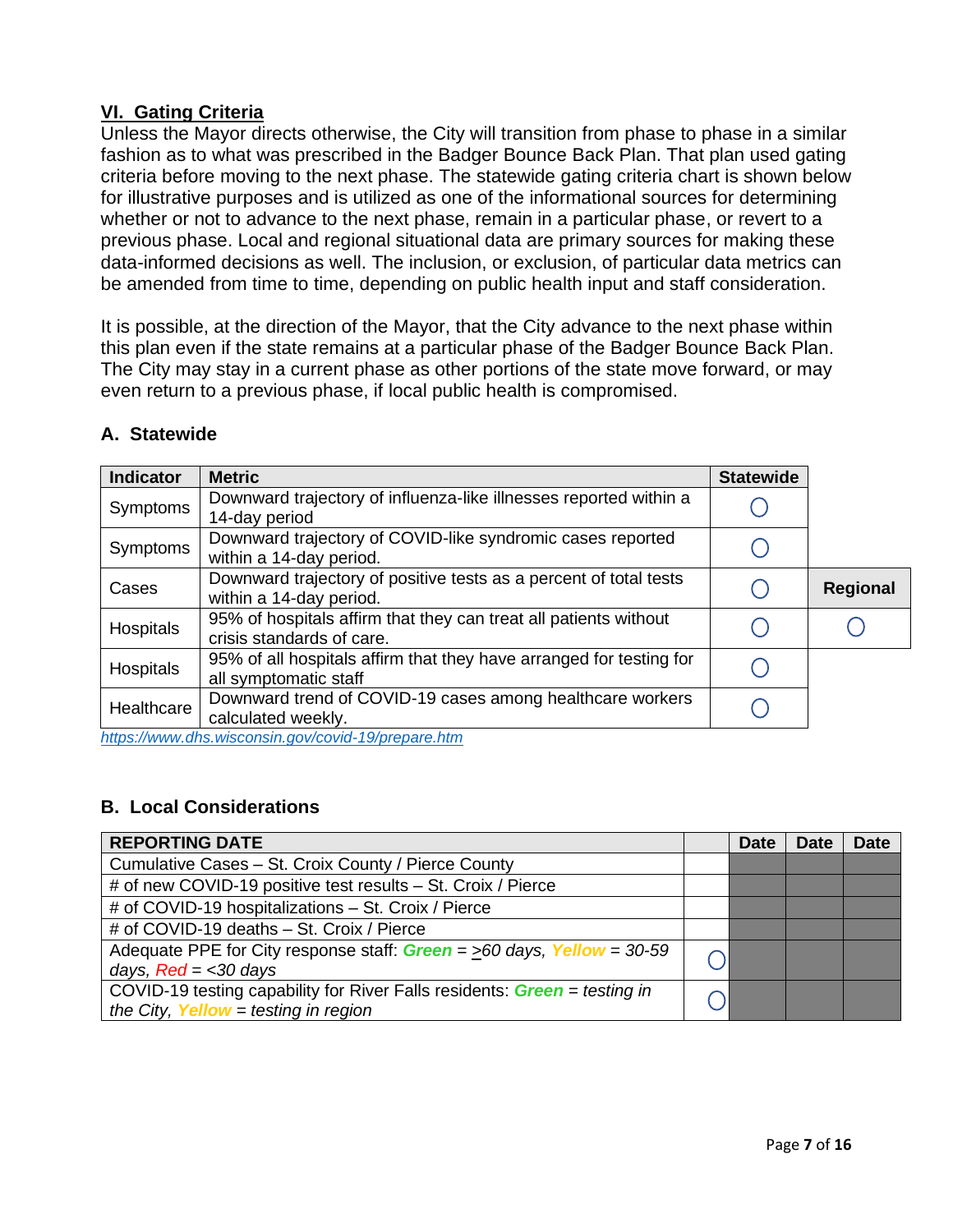## **VII. City of River Falls Phased Recovery Planning**

## **A. Municipal Facilities\* - UPDATED Feb. 18, 2021**

|                                 | Safer at Home**                       | Phase 1                       | Phase 2                                  | Phase 3         |
|---------------------------------|---------------------------------------|-------------------------------|------------------------------------------|-----------------|
| <b>City Hall</b>                | Closed: open by                       | Open w/social                 | Open w/social                            | Open            |
|                                 | appointment only                      | distancing controls           | distancing controls                      |                 |
| Park bathroom                   | Open, use at own risk                 | Open, use at own              | Open, use at own                         | Open            |
| facilities                      |                                       | risk                          | risk                                     |                 |
| City playgrounds/               | Use at own risk; no                   | Open, <10 w/ social           | Open, w/ social                          | No restrictions |
| sporting courts                 | groups                                | distancing<br>Use at own risk | distancing, use at<br>own risk           |                 |
| Dog Park                        | Open, <10 w/ social                   | Open, <25w/ social            | Open w/social                            | No restrictions |
|                                 | distancing, use at                    | distancing and                | distancing                               |                 |
|                                 | own risk                              | capacity limits               |                                          |                 |
| City campground                 | Closed                                | Self-contained                | Open for same                            | No restrictions |
|                                 |                                       | camping only                  | household groups                         |                 |
|                                 |                                       |                               | on any one site                          |                 |
| City swimming pool              | Closed                                | Open for lessons,             | Open w/                                  | <b>TBD</b>      |
|                                 |                                       | <10                           | adherence to                             |                 |
|                                 |                                       |                               | public health<br>recommendations.        |                 |
|                                 |                                       |                               | Limited capacity                         |                 |
|                                 |                                       |                               | likely.                                  |                 |
| Splashpad                       | Closed                                | Open, <10                     | Open w/                                  | No restrictions |
|                                 |                                       | Use at own risk               | adherence to                             |                 |
|                                 |                                       |                               | public health                            |                 |
|                                 |                                       |                               | recommendations.                         |                 |
| Park (open-air)                 | Use at own risk for                   | Open with social              | Open with social                         | No restrictions |
| shelters                        | families/households;                  | distancing                    | distancing                               |                 |
|                                 | must be $\leq$ 10, no<br>reservations |                               |                                          |                 |
| <b>Glen Park Shelter</b>        | Closed                                | Open w/ adherence             | Open w/                                  | No restrictions |
|                                 |                                       | to public health              | adherence to                             |                 |
|                                 |                                       | capacity limits.              | public health                            |                 |
|                                 |                                       |                               | capacity limits.                         |                 |
| Hoffman Park                    | Closed                                | Open w/ adherence             | Open w/                                  |                 |
| <b>Shelter</b>                  |                                       | to public health              | adherence to                             |                 |
|                                 |                                       | capacity limits.              | public health<br>capacity limits.        |                 |
| Open-space parks                | Open w/ social                        | Open w/ social                | Open w/social                            | No restrictions |
|                                 | distancing                            | distancing                    | distancing                               |                 |
| Library general                 | Closed; curbside,                     | May be opened for             | Open with posted                         | Open            |
|                                 | contactless pickup                    | limited                       | capacity limits that                     |                 |
|                                 | and returns only                      | individualized                | meet, or may be                          |                 |
|                                 |                                       | services; circulation         | less than, public                        |                 |
|                                 |                                       | is curbside and               | health capacity                          |                 |
|                                 | Closed                                | contactless only.             | limits.                                  |                 |
| <b>Library Computer</b><br>Room |                                       | TBD                           | Open with posted<br>capacity limits that | Open            |
|                                 |                                       |                               | meet, or may be                          |                 |
|                                 |                                       |                               | less than, public                        |                 |
|                                 |                                       |                               | health capacity                          |                 |
|                                 |                                       |                               | limits.                                  |                 |
| Library gallery                 | Closed                                | Closed                        | Open with posted                         | Open            |
|                                 |                                       |                               | capacity limits that                     |                 |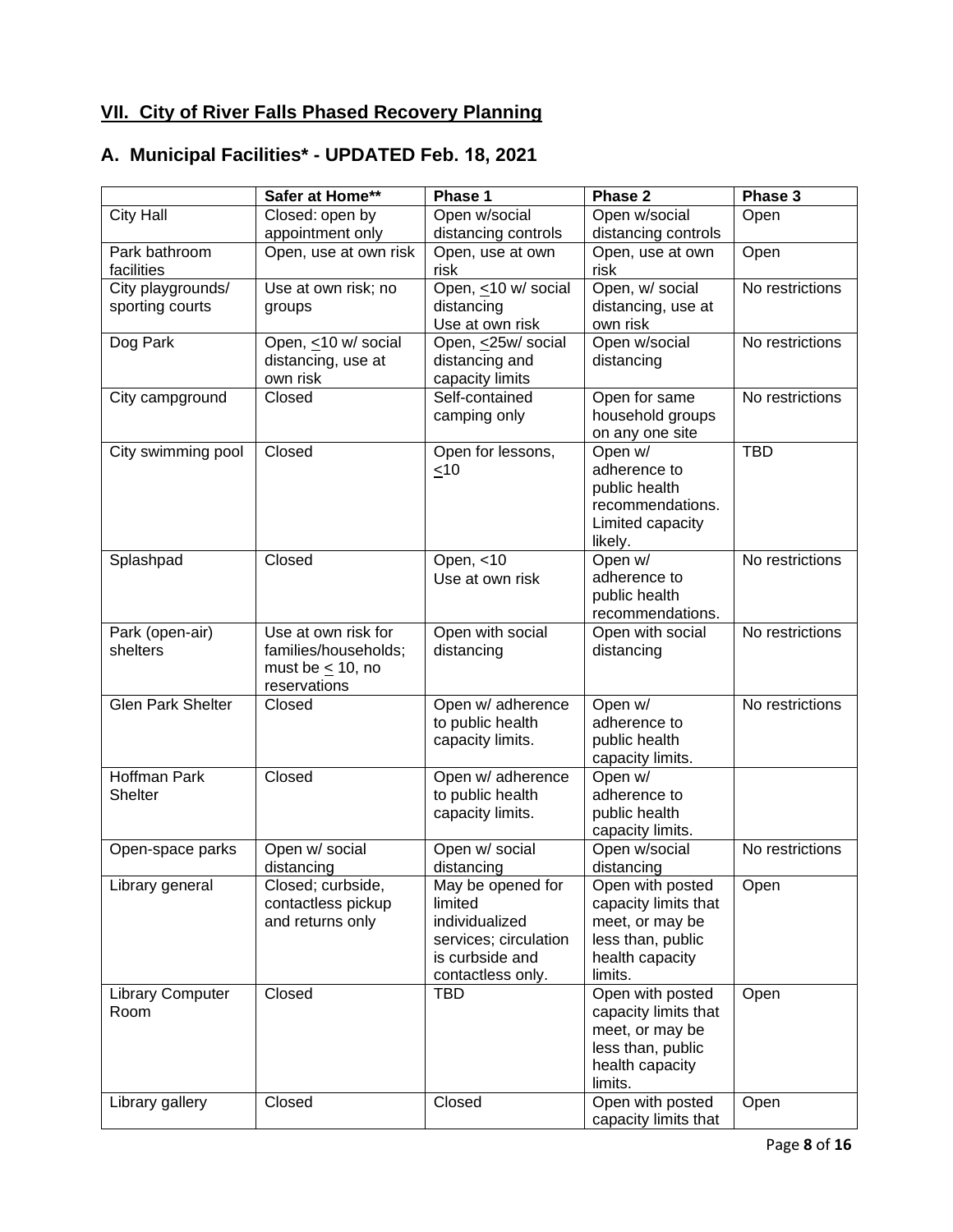|                          |        |        | meet, or may be<br>less than, public<br>health capacity<br>limits.                                             |      |
|--------------------------|--------|--------|----------------------------------------------------------------------------------------------------------------|------|
| Library meeting<br>rooms | Closed | Closed | Open with posted<br>capacity limits that<br>meet, or may be<br>less than, public<br>health capacity<br>limits. | Open |

*Table 1*

*\*For the latest on openings and closures, visit www.rfcity.org/COVID19 \*\*The state's Safer at Home order was overturned on May 13, 2020.*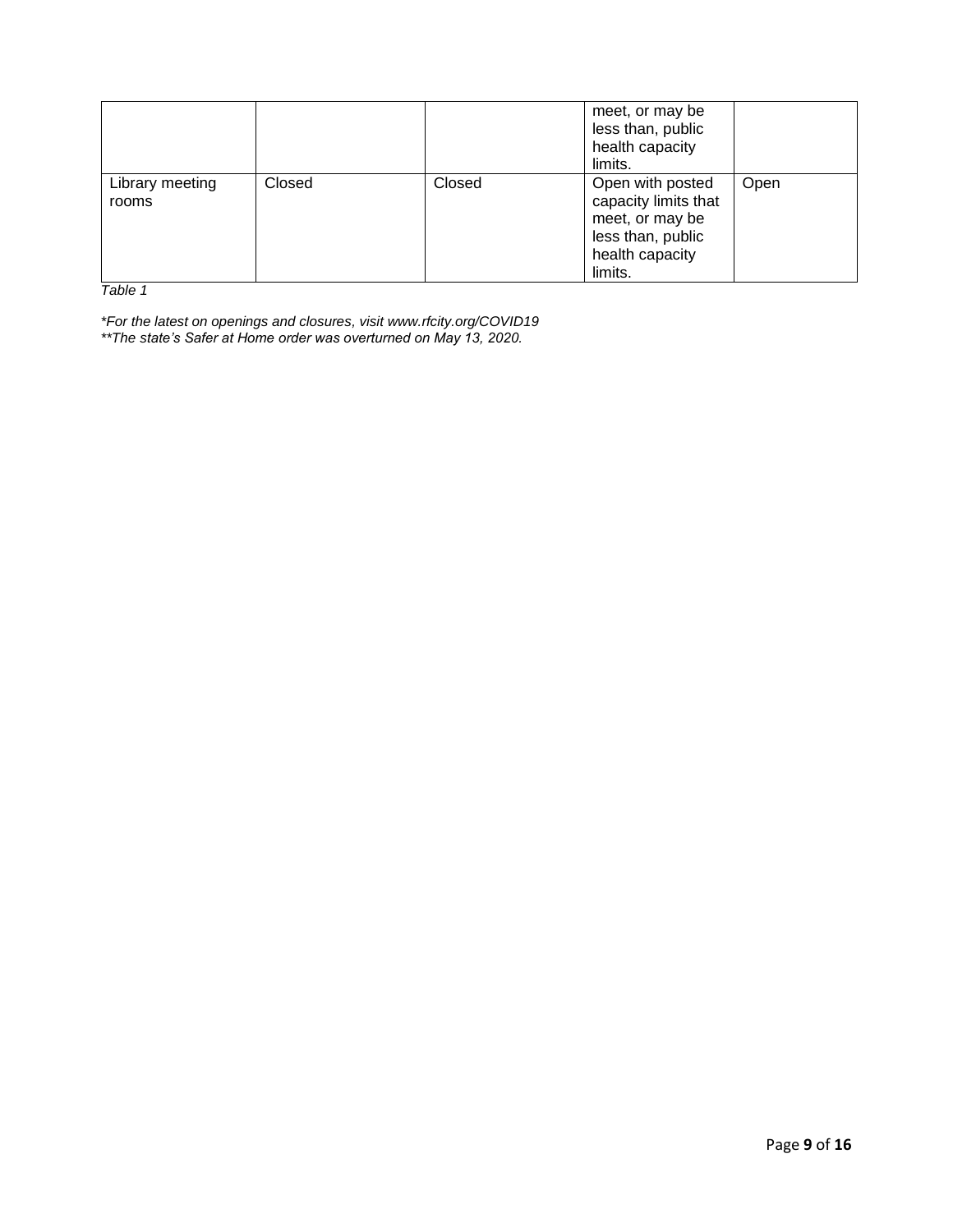# **B. Municipal Operations\* - UPDATED Feb. 18, 2021**

|                              | Safer at        | Phase 1                                                                                                                                                                                   | Phase 2                                                               | Phase 3         |
|------------------------------|-----------------|-------------------------------------------------------------------------------------------------------------------------------------------------------------------------------------------|-----------------------------------------------------------------------|-----------------|
|                              | Home**          |                                                                                                                                                                                           |                                                                       |                 |
| Social distancing            | Yes             | Yes                                                                                                                                                                                       | Yes                                                                   | No              |
| Respiratory etiquette        | Yes             | Yes                                                                                                                                                                                       | Yes                                                                   | Yes             |
| Staying home when<br>sick    | Yes             | Yes                                                                                                                                                                                       | Yes                                                                   | Yes             |
| Alternative/remote           | Required        | Required                                                                                                                                                                                  | Permitted; may be preferred                                           | Permitted       |
| worksites for staff          | unless          | unless                                                                                                                                                                                    | depending on position/dept.                                           |                 |
|                              | exception       | exception                                                                                                                                                                                 | specific.                                                             |                 |
|                              | approved        | approved                                                                                                                                                                                  |                                                                       |                 |
| Worksite                     |                 |                                                                                                                                                                                           | On site staff should maintain 6' distancing at al times. If possible, |                 |
| considerations               |                 | seating should avoid facing one another be as far apart as is<br>possible and practical. Consider using walls/barriers and<br>alternating of personnel (remote vs. onsite) when possible. |                                                                       |                 |
| Work-related travel          | City limits or  | Western WI                                                                                                                                                                                | Case-by-Case review for                                               | No restrictions |
| restrictions                 | utility service | and MSP MSA;                                                                                                                                                                              | travel outside of Western WI                                          |                 |
|                              | territory       | all others                                                                                                                                                                                | and MSP MSA. Remote work                                              |                 |
|                              |                 | require prior                                                                                                                                                                             | upon return may be                                                    |                 |
|                              |                 | approval.                                                                                                                                                                                 | necessary.                                                            | No restrictions |
| Group<br>meetings/gatherings | Remote only     | $\leq$ 10; virtual<br>encouraged                                                                                                                                                          | Virtual encouraged, w/ social<br>distancing and adherence to          |                 |
|                              |                 |                                                                                                                                                                                           | public health capacity limits.                                        |                 |
| <b>City Council</b>          | Two per month,  | Two per month,                                                                                                                                                                            | Two per month, remote                                                 | No restrictions |
|                              | remote          | remote                                                                                                                                                                                    | and/or with social distancing                                         |                 |
|                              |                 |                                                                                                                                                                                           | encouraged                                                            |                 |
| Boards/committees            | If needed,      | If needed,                                                                                                                                                                                | TBD based on specific                                                 | No restrictions |
|                              | remote only     | primarily                                                                                                                                                                                 | considerations relating to                                            |                 |
|                              |                 | remote                                                                                                                                                                                    | each board/committee/                                                 |                 |
|                              |                 |                                                                                                                                                                                           | commission                                                            |                 |
| Training                     | Online/remote   | Online/remote                                                                                                                                                                             | Virtual encouraged, w/ social                                         | No restrictions |
| classes/events               | only            | or static                                                                                                                                                                                 | distancing and adherence to                                           |                 |
|                              |                 | participation<br>with $\leq 10$ and                                                                                                                                                       | public health capacity limits.                                        |                 |
|                              |                 | social                                                                                                                                                                                    |                                                                       |                 |
|                              |                 | distancing                                                                                                                                                                                |                                                                       |                 |
| Public engagements           | None            | Online/remote                                                                                                                                                                             | Virtual encouraged, w/ social                                         | No restrictions |
| by City staff                |                 | or static                                                                                                                                                                                 | distancing and adherence to                                           |                 |
|                              |                 | participation                                                                                                                                                                             | public health capacity limits                                         |                 |
|                              |                 | with $\leq 10$ and                                                                                                                                                                        |                                                                       |                 |
|                              |                 | social                                                                                                                                                                                    |                                                                       |                 |
|                              |                 | distancing                                                                                                                                                                                |                                                                       |                 |
| Non-emergency                | Suspended       | With approval;                                                                                                                                                                            | Yes, with customer                                                    | No restrictions |
| meter changeouts             |                 | electric only                                                                                                                                                                             | screening questionnaire,<br>PPE, and social distancing                |                 |
| Recreational                 | Suspended       | Possible for                                                                                                                                                                              | Permitted based on public                                             | No restrictions |
| programming                  |                 | smaller                                                                                                                                                                                   | health guidelines.                                                    |                 |
|                              |                 | programs w/                                                                                                                                                                               |                                                                       |                 |
|                              |                 | social                                                                                                                                                                                    |                                                                       |                 |
|                              |                 | distancing                                                                                                                                                                                |                                                                       |                 |
| City coordinated             | Suspended       | Suspended                                                                                                                                                                                 | Permitted based on public                                             | <b>TBD</b>      |
| group sports/sports          |                 |                                                                                                                                                                                           | health guidelines.                                                    |                 |
| leagues                      |                 |                                                                                                                                                                                           |                                                                       |                 |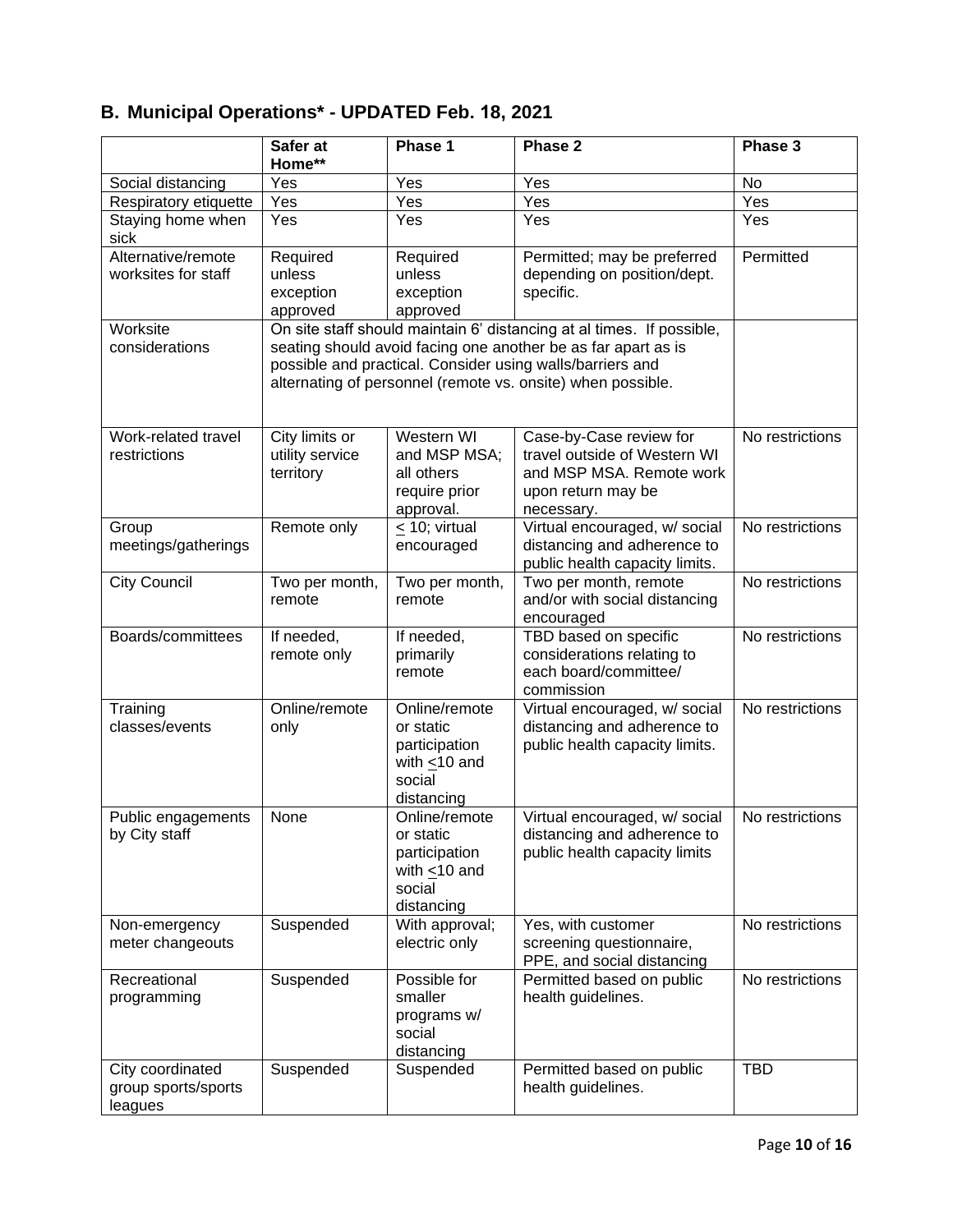| Rec Day Camps                         | Suspended                                                       | <10 and social<br>distancing                               | Permitted based on public<br>health guidelines. | No restrictions |
|---------------------------------------|-----------------------------------------------------------------|------------------------------------------------------------|-------------------------------------------------|-----------------|
| Large item cleanup,<br>drop-off event | Postponed                                                       | With<br>modifications                                      | With modifications                              | No restrictions |
| <b>Compost Site</b>                   | Open, social<br>distancing; no<br>take-out or<br>wood splitting | Open; take-out<br>and wood<br>splitting not<br>recommended | No restrictions                                 | No restrictions |

*Table 2*

*\*For the latest on openings and closures, visit www.rfcity.org/COVID19 \*\*The state's Safer at Home order was overturned on May 13, 2020.*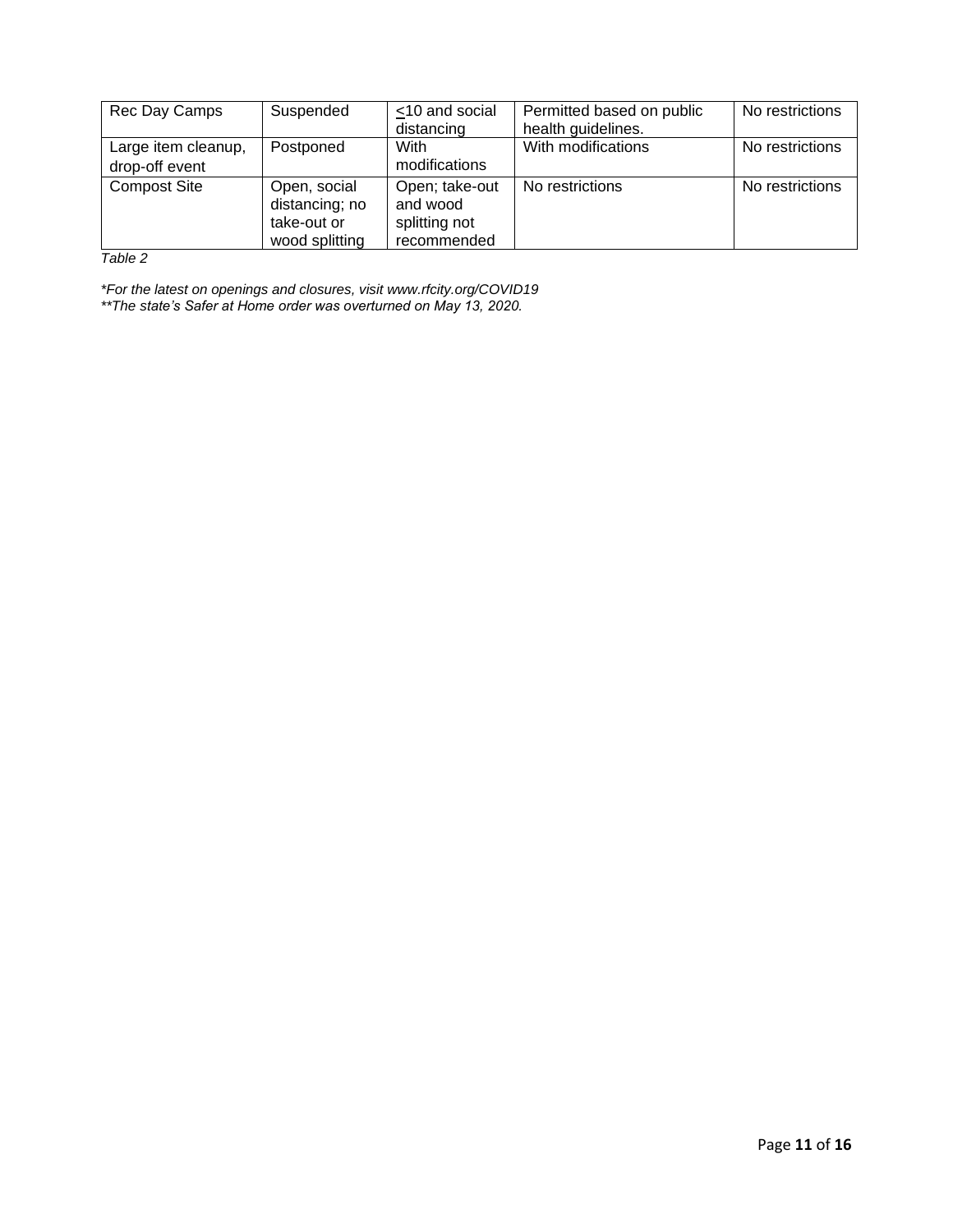*In addition, and unless otherwise indicated, the following actions or considerations should be noted regarding events in public spaces within the City, or for those events and activities that receive City staff and/or resource support.*

| <b>Events</b>        | <b>Safer at Home</b>      | Phase 1                          | Phase 2                                  | Phase 3    |
|----------------------|---------------------------|----------------------------------|------------------------------------------|------------|
| Festivals/parades    | Will not be<br>authorized | Will not be<br>authorized        | TBD based on<br>current public<br>health | TBD        |
| Sporting events/runs | Will not be<br>authorized | Likely will not be<br>authorized | guidelines and<br>restrictions           | TBD        |
| Spectator activities | Will not be<br>authorized | Will not be<br>authorized        |                                          | <b>TBD</b> |

*Table 3*

#### **C. Communications**

The City's Communications Department will provide COVID-19 related official information and resources. This will primarily be accomplished via the City's website and Facebook pages.

Other communications include, but are not limited to:

- Weekly updates from the Mayor to the community
- Twice monthly Administrator's reports to the Council and community
- Formal resolutions passed by the City Council

Official information sources cited will include St. Croix and Pierce County public health departments; Wisconsin Department of Health Services; Centers for Disease Control and Prevention; and the Federal Emergency Management Agency. Other sources may be utilized with the approval of the city administrator or his designee.

#### **D. Enforcement Philosophy**

Community or staff concerns about compliance with COVID-19-related emergency orders would rarely, if ever, be of an emergent nature. These non-emergency type questions, concerns, or complaints should be directed to the county's public health office or the City of River Falls Police Department non-emergency telephone line.

The Police Department is committed to working in partnership with the community to find solutions to community problems through their proactive outreach, community education, and neighborhood advocacy efforts. In terms of COVID-19, the preference is to gain voluntary compliance, through collaboration and education, prior to enforcement.

Violations of emergency orders that are either too egregious, or are unable to be resolved via voluntary compliance, may result in enforcement actions. The Police Department has discretionary authority under the leadership of the police chief to pursue formal enforcement through the county district attorney's office. Public health officials also have enforcement authority granted to them.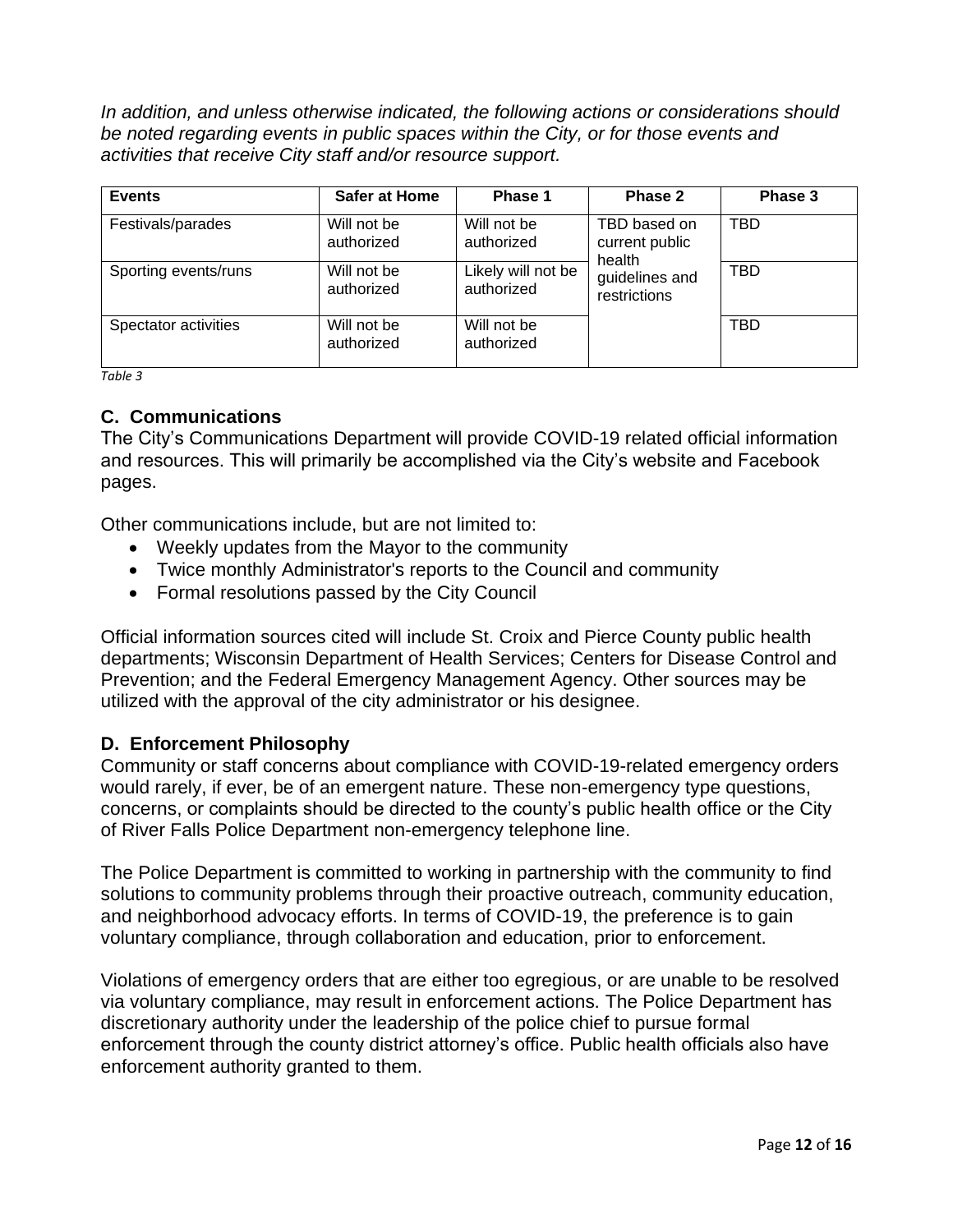#### **E. Business Community Considerations**

The City is proud to partner with its thriving business community and remains unwavering in its support during these difficult times. Initiatives that have been implemented to support the business community include:

- Collaboration with the River Falls Chamber of Commerce in developing and maintaining the Chamber's Business Resource webpage
- Partnering with the River Falls Chamber of Commerce and support the River Falls Recovery Committee to assess the local economy and assist the business community with the transition through phases
- Establishment of 30-minute parking zones on Main Street to enable curbside takeout and pickup
- Proactive outreach contacts to more than 200 businesses
- Connecting with banks to assess the local impact of the Payment Protection Program (PPP)
- Drafting and implementing a local Revolving Recovery Loan Program

In anticipation of eventual recovery, businesses, as well as non-profits and the faith-based community, should prepare to implement new business practices and social distancing measures in consultation with public health officials. Pierce County Public Health has created a toolkit<sup>7</sup> available to the community; it can be accessed from the Chamber's Business Resource webpage.

#### **F. Fiscal Strategy During Pandemic Response**

Future financial sustainability continues to be a cornerstone of the City's organizational foundation and, while some of the strategic initiatives have shifted as a result of the COVID-19 pandemic, the focus on future financial sustainability has not. The City Council had the foresight to be financially prepared for contingencies by:

- Ensuring adequate unassigned general fund reserves
- Pursing diverse revenue sources
- Maintaining an excellent credit rating

This has afforded the City the ability to make thoughtful, methodic, and strategic decisions as the local and statewide economic impacts continue to unfold. The goal is not only to be able to weather the current economic storm but to position the City for future long-term sustainable growth once the downturn recedes. This will be accomplished by short-term cash management including rebalancing of the 2020 budget and CIP plan, and ongoing liquidity and debt analysis across all funds.

The City will continue to make investments that support continued development of housing and industrial expansions and those that best position us for economic recovery as the pandemic impacts recede.

<sup>&</sup>lt;sup>7</sup> Pierce County Business toolkit available from: [https://www.co.pierce.wi.us/Public%20Health/PDF/Publications\\_Data/Business-](https://www.co.pierce.wi.us/Public%20Health/PDF/Publications_Data/Business-Toolkit.pdf)[Toolkit.pdf](https://www.co.pierce.wi.us/Public%20Health/PDF/Publications_Data/Business-Toolkit.pdf)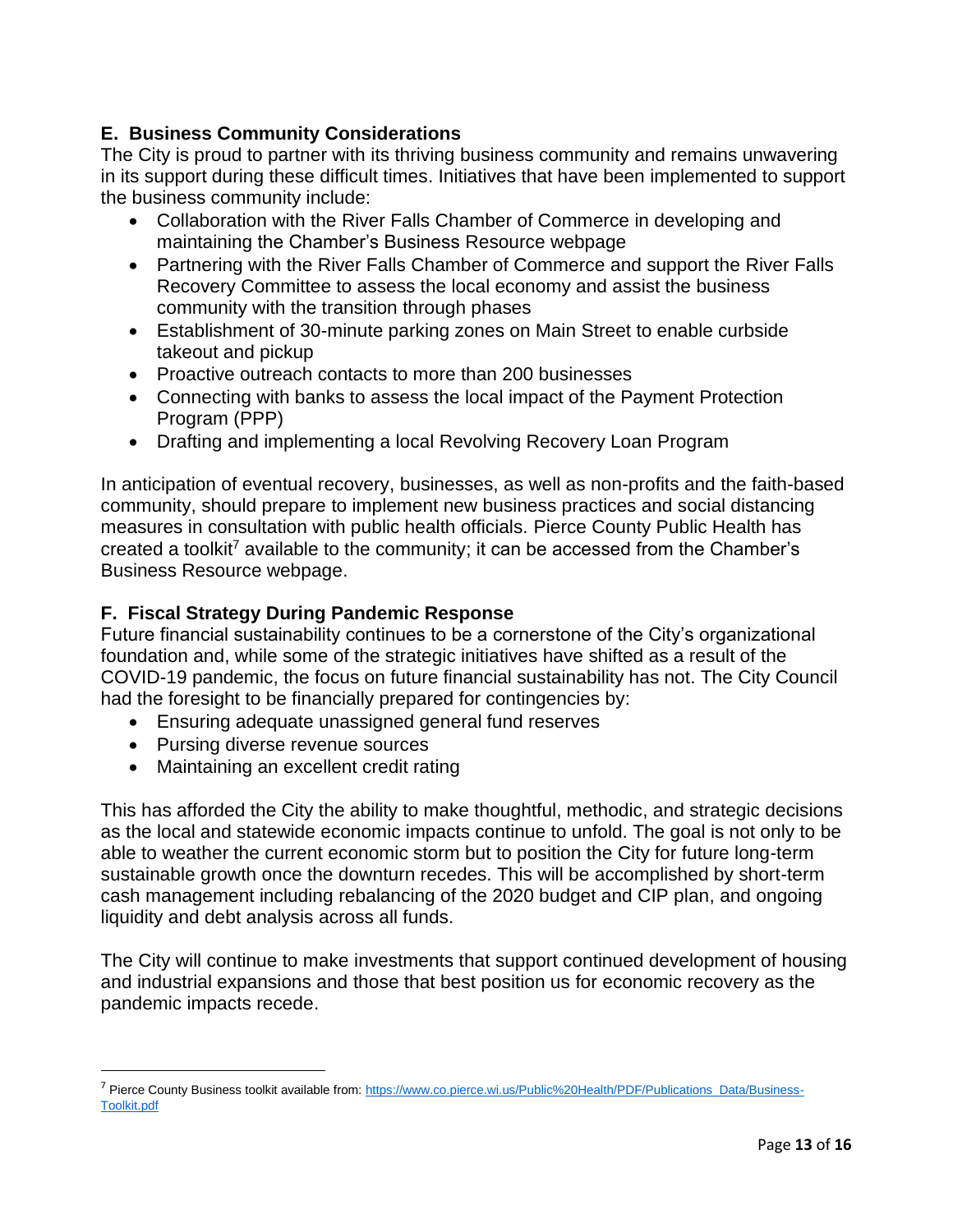#### **G. Modified Strategic Initiatives**

The magnitude of COVID-19 and impacts to the City will require modifications to planned strategic initiatives and related work plans. The revised interim strategic initiatives and supporting goals are indicated beneath each focus area in this section. Some of the originally planned strategic initiatives for the 2019-2021 period will now be delayed and some may be potentially reconsidered altogether.

#### • **Deliver Quality Public Safety Services**

- o Develop continuity of operational plans and personal protective equipment plans for long-term sustained COVID-19 responses
- o Transition EMS to Allina Health EMS organization by Jan. 1, 2021
- o Implement remodel of 2815 Prairie Drive for police station

#### • **Support the Local Business Community and Economy**

- o Participate and assist the River Falls Chamber of Commerce's River Falls Recovery Committee
- o Monitor economic health of the community through business engagement, metrics, and business funding sources
- o Assist local businesses through a City-sponsored business loan fund
- o Provide a seamless development review process, keeping the City open for economic development
- o Participate and assist in coordinating with cities and counties in a regional recovery plan
- o Develop funding strategy for Mann Valley Corporate Park

#### • **Connect the Community**

- o Develop and maintain a centralized source of COVID-19 resources and information for the public
- o Continue to provide essential municipal services in a safe and efficient manner that incorporates any social distancing control measures
- o Implement community feedback surveys
- o Assist UWRF with modifications to the 2020-2021 school year

#### • **Maintain Infrastructure and Provide Safe Utilities**

- o Cooperate with the Wisconsin Department of Transportation on 35/65 and Division St. Project
- o Evaluate West Central Bio Solids partnership
- o Implement a revised phasing plan for the North Interceptor Sewer
- o Continue implementing the Advanced Metering Infrastructure project for electric utility

#### • **Ensure Organizational Resilience**

- o Rebalance 2020 budget
- o Develop 2021-2022 budget
- o Manage near-term cashflow with ongoing liquidity and debt analysis
- o Reprioritize and adjust 2020-2021 Capital Improvement Plan (CIP)
- o Develop 2022-2027 CIP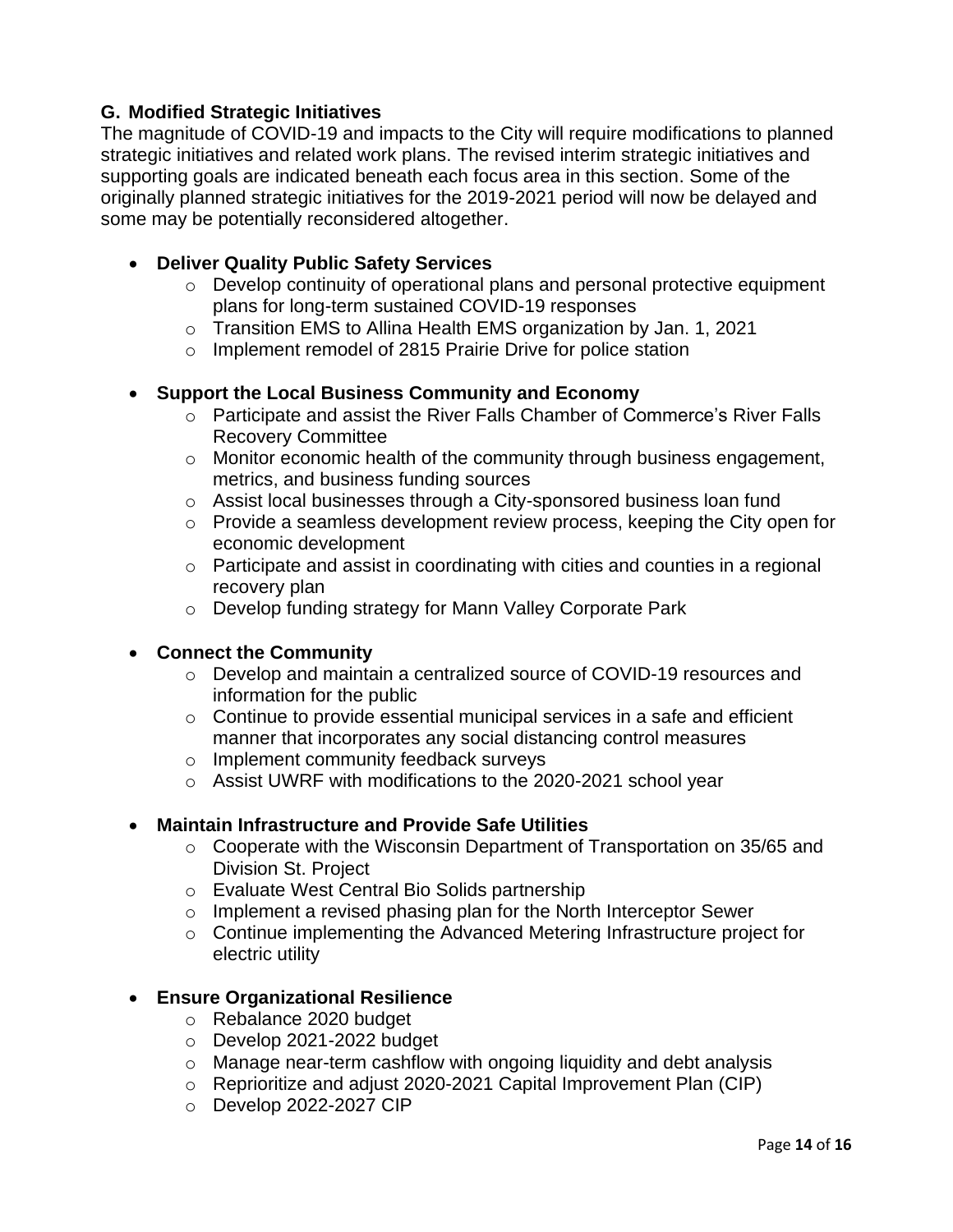- o Conduct a cost of service study and update electric rates for 2020 implementation
- o Provide a support network to employees to recover from COVID-19 impacts

The following 2019-2021 strategic initiatives will be delayed to 2022 and possibly reconsidered.

- Develop implementation strategy for Fire Department facility
- Implement AMI for water utility
- Create strategic plan for the Library
- Update Downtown Master Plan
- Assist UWRF with new science facility and coordinated public infrastructure improvements at 2nd St. and Cascade Ave.
- Update Outdoor Recreation Plan
- Implement Street Light Utility Project

The following 2019-2021 strategic initiatives have been completed:

- Complete and implement a class and compensation study
- Conduct an assessment of EMS services; analyze feasibility and options
- Evaluate and implement the campus corridor plan for infill development
- Conduct the 2019 citizen satisfaction survey

#### **VIII. Principles and Approaches to Recovery**

When the City begins the process of reopening, it will be important to approach recovery in a systematic way that aligns with our strategic initiatives. Parallel to those initiatives, staff has developed an initial series of principles to guide our recovery.

- **Adaptability in the face of change and uncertainty:** As an organization, we will act nimbly and adapt current services to meet the needs of the community amid rapid change.
- **Capitalize on opportunities for improvement:** Use COVID-19 response as a way to improve processes that can apply beyond the recovery phase and become permanent changes to the way we do business.
- **Remove barriers:** Address existing regulatory barriers to allow the community to recover more quickly.
- **Apply lessons learned in response:** Create frameworks that allow River Falls to better manage future crises and community disruptions.
- **Align, collaborate, and innovate with partners:** Collaborative systems will help our partners better navigate current and future crises while developing stronger bonds that will help the community recover together.